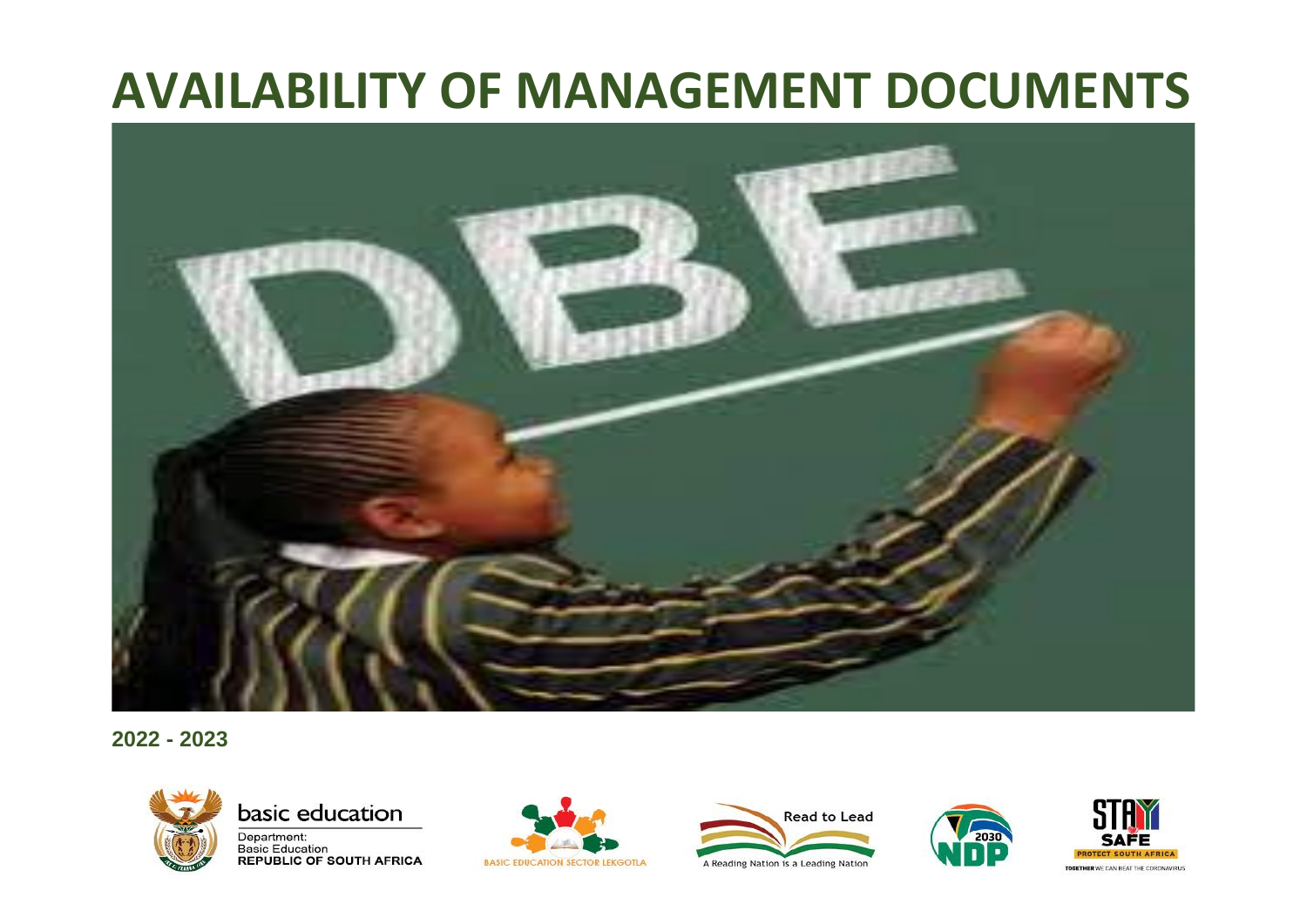#### **Form 1: Building Blocks for Effective School Management**

**School Name:** <u>Department</u> the contract of the contract of the contract of the contract of the contract of the contract of the contract of the contract of the contract of the contract of the contract of the contract of th

**District: \_\_\_\_\_\_\_\_\_\_\_\_\_\_\_\_\_\_\_\_\_\_\_\_\_\_\_\_\_\_\_\_\_\_\_\_\_\_\_\_\_ Province: \_\_\_\_\_\_\_\_\_\_\_\_\_\_\_\_\_\_\_\_\_\_\_\_\_\_\_\_\_\_\_\_\_\_\_\_\_**

| <b>School Contact No.</b> | $\cdot$ .<br><b>Email Address:</b> |
|---------------------------|------------------------------------|
|                           |                                    |

| :mail Address: |  |
|----------------|--|
|                |  |

*This form should be administered by each province, district and circuit to collect information on the availability and implementation of basic management documents in all schools. Principals and Circuit Managers/District Officials should consider the criteria below and complete with the relevant information according to the instructions for each of the management documents:*

|                                                                      | Score by the school |              |                                                        |                                                                             | <b>Final score</b>                                                                                  |                                     | Final score per                                        |                             |
|----------------------------------------------------------------------|---------------------|--------------|--------------------------------------------------------|-----------------------------------------------------------------------------|-----------------------------------------------------------------------------------------------------|-------------------------------------|--------------------------------------------------------|-----------------------------|
|                                                                      | Mark with an        | Mark with an | <b>Insert Date where</b><br>required / Mark<br>with an | <b>Insert Date where</b><br>required / Mark with an                         | <b>Insert Date where</b><br>required / Mark with an                                                 | per document<br>by the<br>Principal | <b>Recommendations / Comments by District official</b> | document by<br>the Official |
|                                                                      |                     |              |                                                        |                                                                             |                                                                                                     |                                     |                                                        |                             |
| <b>Annual Academic</b><br><b>Performance</b><br><b>Report (2021)</b> | Not available       | Available    | Available and<br>tabled to SGB<br>Date:                | Available, tabled to<br><b>SGB and Approved</b><br>by the District<br>Date: | Available, tabled to<br>SGB, Approved by the<br><b>District and</b><br>Implemented by the<br>school |                                     |                                                        |                             |
| <b>School</b><br>2.<br><b>Improvement Plan</b><br>(2022)             | Not available       | Available    | Available and<br>tabled to SGB<br>Date:                | Available, tabled to<br><b>SGB and Approved</b><br>by the District<br>Date: | Available, tabled to<br>SGB, Approved by the<br><b>District and</b><br>Implemented by the<br>school |                                     |                                                        |                             |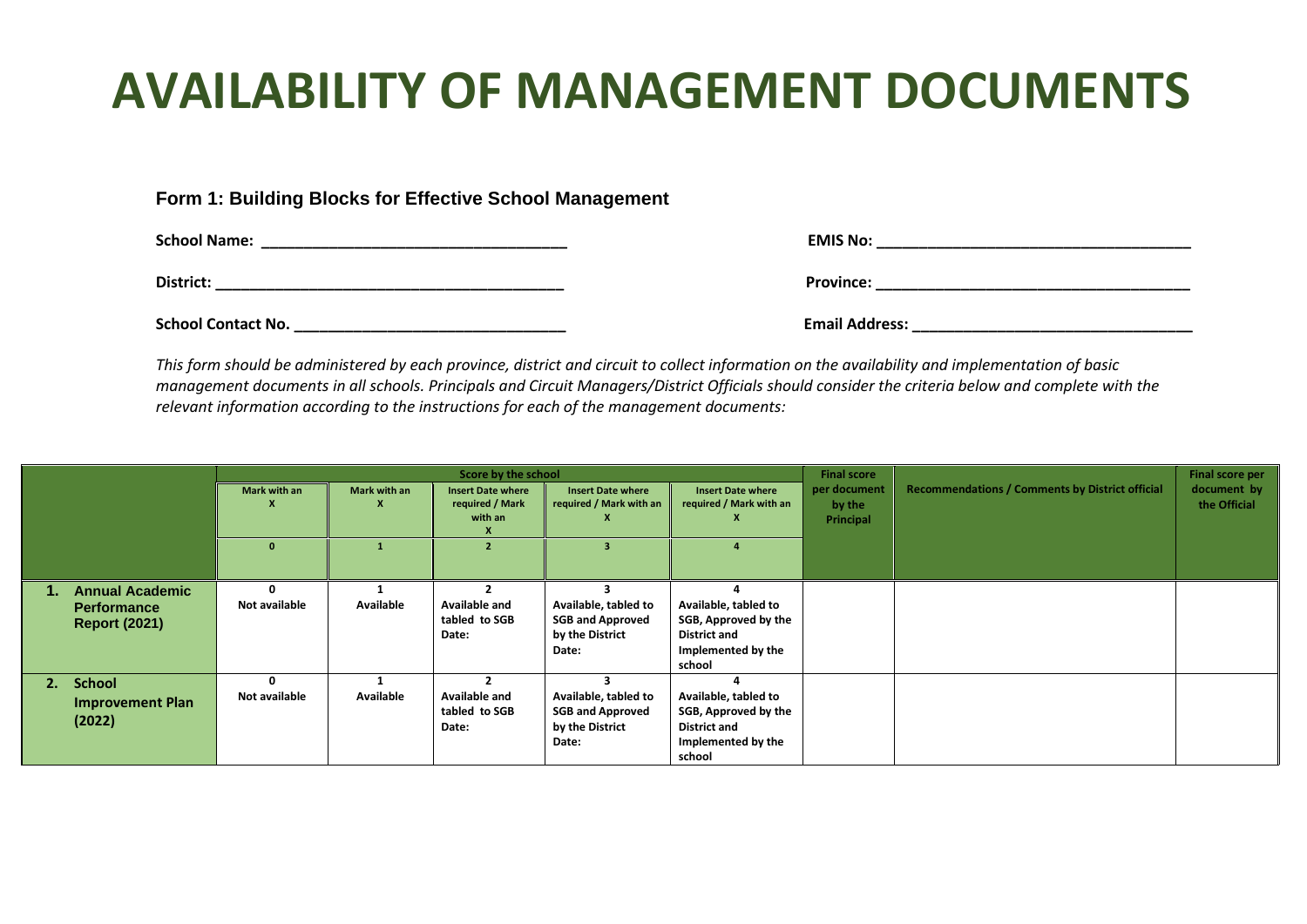|                                                          | Score by the school                  |                                  |                                                                                                             |                                                                                                                                                                    |                                                                                                                                                                        | <b>Final score</b>                  |                                                        | <b>Final score per</b>      |
|----------------------------------------------------------|--------------------------------------|----------------------------------|-------------------------------------------------------------------------------------------------------------|--------------------------------------------------------------------------------------------------------------------------------------------------------------------|------------------------------------------------------------------------------------------------------------------------------------------------------------------------|-------------------------------------|--------------------------------------------------------|-----------------------------|
|                                                          | Mark with an                         | Mark with an<br>$\boldsymbol{x}$ | <b>Insert Date where</b><br>required / Mark<br>with an<br>X                                                 | <b>Insert Date where</b><br>required / Mark with an<br>$\mathbf{x}$                                                                                                | <b>Insert Date where</b><br>required / Mark with an<br>X                                                                                                               | per document<br>by the<br>Principal | <b>Recommendations / Comments by District official</b> | document by<br>the Official |
|                                                          | $\mathbf{0}$                         | $\mathbf{1}$                     | $\overline{2}$                                                                                              | 3 <sup>2</sup>                                                                                                                                                     | $\overline{4}$                                                                                                                                                         |                                     |                                                        |                             |
| 3. Curriculum<br><b>Monitoring Plan</b><br>(2022)        | $\Omega$<br><b>Not Available</b>     | 1<br><b>Available</b>            | $\overline{2}$<br><b>Available and</b><br><b>Covers Curriculum</b><br><b>Planning and</b><br>Implementation | $\overline{\mathbf{3}}$<br><b>Available and Covers</b><br><b>Curriculum Planning</b><br>and<br>Implementation,<br>Curriculum<br><b>Assessment and</b><br>Reporting | 4<br><b>Available and Covers</b><br><b>Curriculum Planning</b><br>and Implementation,<br><b>Curriculum</b><br>Assessment and<br><b>Reporting SMT is</b><br>Accountable |                                     |                                                        |                             |
| Curriculum<br>4.<br><b>Monitoring Tools</b>              | $\mathbf{0}$<br><b>Not Available</b> | $\mathbf{1}$<br><b>Available</b> | $\overline{2}$<br>Available and<br>properly used by<br><b>SMT</b>                                           | 3<br>Available, properly<br>used by SMT and<br>Monitoring<br>Processes are<br><b>Followed as Planned</b>                                                           | Available, properly<br>used by SMT and<br><b>Monitoring Processes</b><br>are Followed as<br><b>Planned and reporting</b><br>tools are used for<br>Accountability       |                                     |                                                        |                             |
| <b>Setting Realistic</b><br>5.<br><b>Subjects Target</b> | $\mathbf{0}$<br><b>Not Available</b> | $\mathbf{1}$<br>Available        | $\overline{2}$<br><b>Learners Targets</b><br>Set Based on<br><b>Previous</b><br>Performance                 | $\overline{\mathbf{3}}$<br><b>Educators Targets</b><br>Set Based on<br><b>Previous</b><br>Performance                                                              | 4<br>Implemented<br>correctly                                                                                                                                          |                                     |                                                        |                             |
| <b>6. Quarterly Learner</b><br><b>Achievement Data</b>   | $\mathbf{0}$<br><b>Not Available</b> | $\mathbf{1}$<br>Available        | $\overline{2}$<br><b>Results analysed</b>                                                                   | $\overline{\mathbf{3}}$<br><b>Submitted to District</b><br>Date:<br>(specific date per<br>quarter)                                                                 | 4<br><b>Presented to SGB</b><br>Date:                                                                                                                                  |                                     |                                                        |                             |
| 7. Tracking Learners<br>Performance<br><b>Instrument</b> | $\mathbf{0}$<br><b>Not Available</b> | $\mathbf{1}$<br><b>Available</b> | $\overline{2}$<br>Performance<br>analysed by SMT                                                            | $\overline{3}$<br>Subject<br><b>Improvement Plans</b><br>Developed and<br>Implemented                                                                              | 4<br><b>Strategies to Support</b><br><b>Learners at Risk</b><br>Developed and<br>Implemented                                                                           |                                     |                                                        |                             |
| <b>Composite School</b><br>8.<br><b>Timetable</b>        | $\Omega$<br><b>Not Available</b>     | $\mathbf{1}$<br>Available        | $\overline{2}$<br>In line with<br><b>Notional Time</b>                                                      | $\mathbf{R}$<br>Available in the<br>staffroom and admin<br>office                                                                                                  | 4<br><b>Workloads are</b><br>distributed as per<br>Policy                                                                                                              |                                     |                                                        |                             |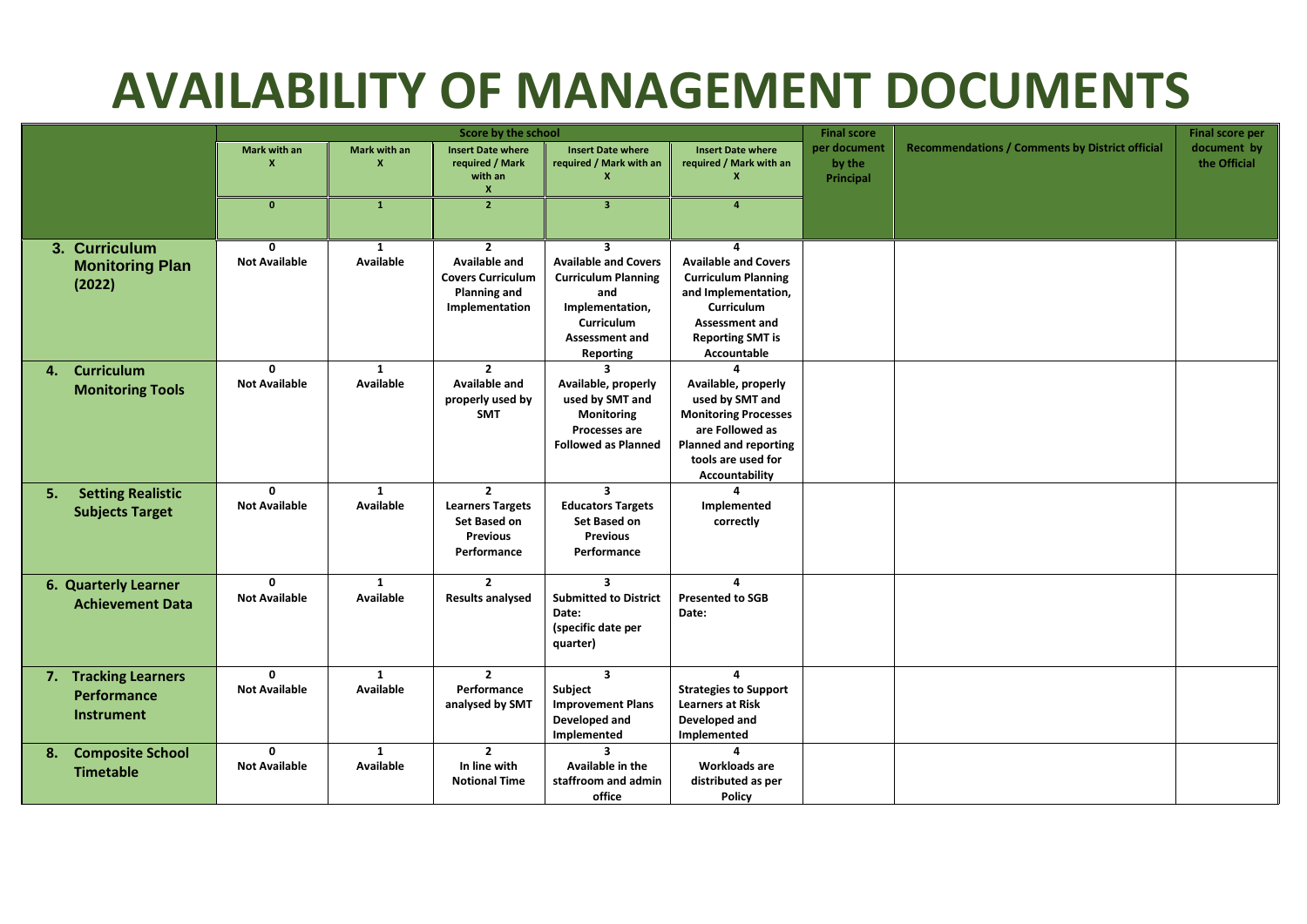|                                                  | Score by the school                       |                                                                   |                                                                                                  |                                                                                                                |                                                                                                                  | <b>Final score</b>                  |                                                        | <b>Final score per</b>      |
|--------------------------------------------------|-------------------------------------------|-------------------------------------------------------------------|--------------------------------------------------------------------------------------------------|----------------------------------------------------------------------------------------------------------------|------------------------------------------------------------------------------------------------------------------|-------------------------------------|--------------------------------------------------------|-----------------------------|
|                                                  | Mark with an<br>$\boldsymbol{\mathsf{x}}$ | Mark with an<br>$\mathbf{x}$                                      | <b>Insert Date where</b><br>required / Mark<br>with an<br>X                                      | <b>Insert Date where</b><br>required / Mark with an                                                            | <b>Insert Date where</b><br>required / Mark with an<br>x                                                         | per document<br>by the<br>Principal | <b>Recommendations / Comments by District official</b> | document by<br>the Official |
|                                                  | $\mathbf{0}$                              | $\mathbf{1}$                                                      | $\overline{2}$                                                                                   | $\overline{3}$                                                                                                 | $\overline{a}$                                                                                                   |                                     |                                                        |                             |
|                                                  |                                           |                                                                   |                                                                                                  |                                                                                                                |                                                                                                                  |                                     |                                                        |                             |
| <b>Classroom</b><br>9.<br><b>Timetables</b>      | $\mathbf 0$<br><b>Not Available</b>       | $\mathbf{1}$<br>Available                                         | $\overline{2}$<br>Displayed in the<br>classroom                                                  | $\overline{\mathbf{3}}$<br>Adhered to by all<br>All subjects adhere<br>to notional time                        | 4<br>Implementation of<br>the time-table is<br>monitored by SMT                                                  |                                     |                                                        |                             |
| 10. Teacher's Personal<br><b>Timetable</b>       | $\mathbf{0}$<br><b>Not Available</b>      | $\mathbf{1}$<br><b>Available</b>                                  | $\overline{2}$<br>In line with<br>workload as per<br>policy                                      | $\overline{\mathbf{3}}$<br><b>Monitored by SMT</b><br>as per Post Level<br>Copy available in<br>teacher's file | 4<br>Implemented<br>correctly<br>Implementation of<br>the time-table is<br>monitored by SMT as<br>per Post Level |                                     |                                                        |                             |
| 11. Admission Register                           | $\mathbf{0}$<br><b>Not Available</b>      | $\mathbf{1}$<br>Available                                         | $\overline{2}$<br><b>Meet with</b><br><b>Admission</b><br>Requirements                           | $\overline{\mathbf{3}}$<br>Up dated                                                                            | $\mathbf{A}$<br>Verified by the district<br>Date:                                                                |                                     |                                                        |                             |
| 12. Learner Attendance<br><b>Register</b>        | $\Omega$<br><b>Not Available</b>          | $\mathbf{1}$<br><b>Administered by</b><br>the Register<br>Teacher | <b>Controlled weekly</b><br>by the SMT and<br>Data captured on<br><b>SASAMS</b>                  | $\overline{\mathbf{3}}$<br>Analysis done by<br><b>SMT Monthly</b>                                              | 4<br><b>Attendance Reported</b><br>to all Stakeholders                                                           |                                     |                                                        |                             |
| 13. Period Registers                             | $\Omega$<br><b>Not Available</b>          | $\mathbf{1}$<br>Available                                         | $\overline{\phantom{a}}$<br><b>Administered by</b><br><b>Subject Teacher</b>                     | $\overline{3}$<br><b>Controlled and</b><br>Analysed by SMT                                                     | 4<br><b>Attendance Reported</b><br>to all Stakeholders                                                           |                                     |                                                        |                             |
| 14. Educator Daily<br><b>Attendance Register</b> | $\Omega$<br><b>Not Available</b>          | $\mathbf{1}$<br>Recorded on the<br><b>Time Book</b>               | $\overline{2}$<br><b>Controlled daily</b><br>by the SMT and<br>Data captured on<br><b>SASAMS</b> | $\overline{3}$<br>Analysis done by<br><b>SMT Monthly</b>                                                       | 4<br><b>Attendance Reported</b><br>to all Stakeholders                                                           |                                     |                                                        |                             |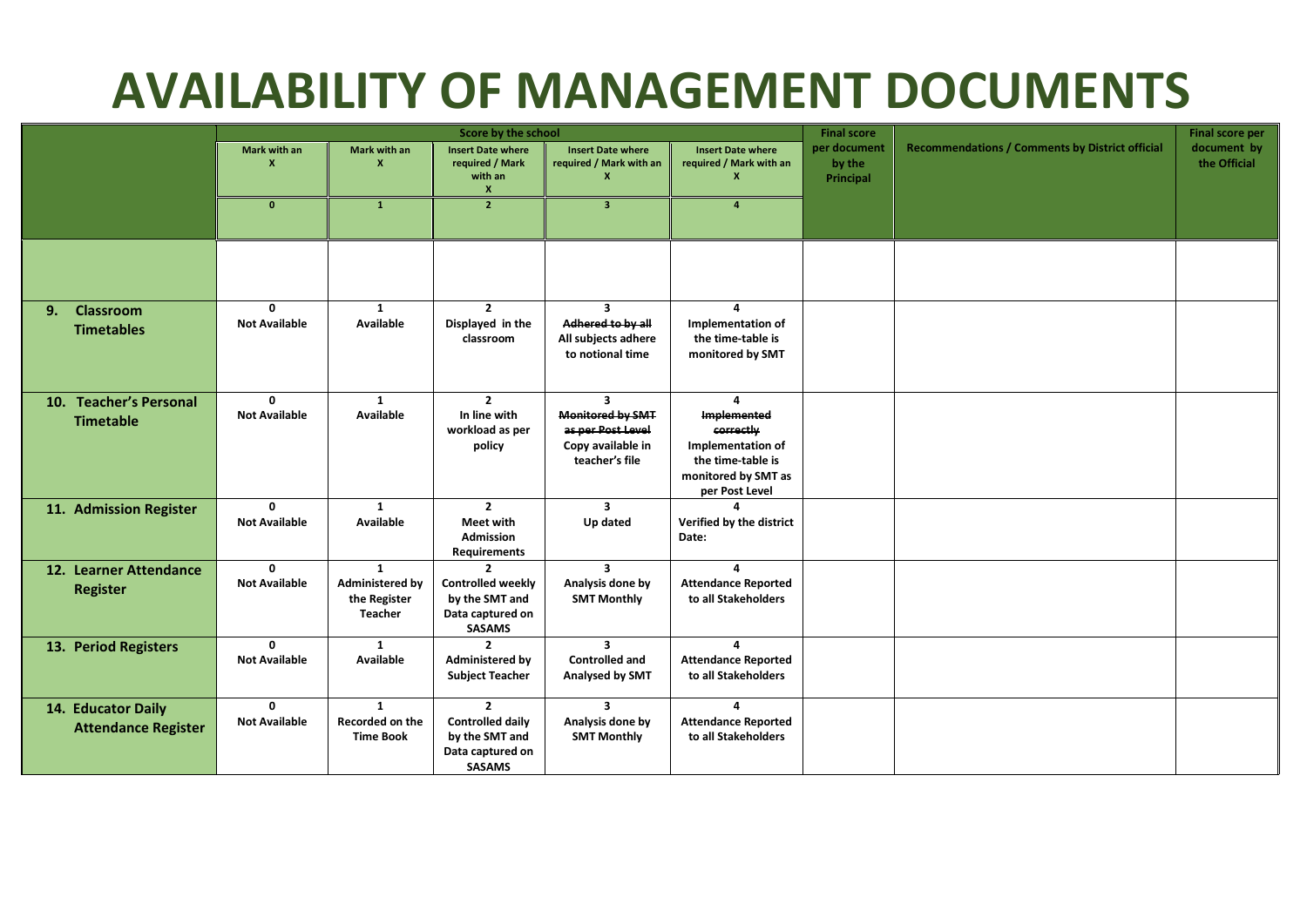|                                       | Score by the school       |                             |                                                        |                                                                            |                                                     |                                     |                                                        | <b>Final score per</b>      |
|---------------------------------------|---------------------------|-----------------------------|--------------------------------------------------------|----------------------------------------------------------------------------|-----------------------------------------------------|-------------------------------------|--------------------------------------------------------|-----------------------------|
|                                       | Mark with an              | Mark with an                | <b>Insert Date where</b><br>required / Mark<br>with an | <b>Insert Date where</b><br>required / Mark with an                        | <b>Insert Date where</b><br>required / Mark with an | per document<br>by the<br>Principal | <b>Recommendations / Comments by District official</b> | document by<br>the Official |
|                                       | $\Omega$                  |                             | $\overline{\phantom{a}}$                               | з.                                                                         |                                                     |                                     |                                                        |                             |
| 15. Educator Leave<br><b>Register</b> | <b>Not Available</b>      | <b>Controlled by</b><br>SMT | Data captured on<br><b>SASAMS</b>                      | Analysed and<br><b>Communicated to</b><br><b>Relevant Staff</b><br>Member  | Verified by the<br><b>District</b><br>Date:         |                                     |                                                        |                             |
| 16. LTSM Register                     | 0<br><b>Not Available</b> | <b>Available</b>            | $\overline{2}$<br>Controlled by<br><b>LTSM Team</b>    | <b>Quarterly retrieval</b><br>audit takes place<br>and Report<br>generated | 4<br>Verified by the<br><b>District</b><br>Date:    |                                     |                                                        |                             |
| <b>TOTAL SCORED</b><br>OUT OF 64      |                           |                             |                                                        |                                                                            |                                                     |                                     |                                                        |                             |

**\_\_\_\_\_\_\_\_\_\_\_\_\_\_\_\_\_\_\_\_\_\_\_\_\_\_\_\_\_\_ \_\_\_\_\_\_\_\_\_\_\_\_\_\_\_\_\_\_\_\_\_\_\_\_\_**

**\_\_\_\_\_\_\_\_\_\_\_\_\_\_\_\_\_\_\_\_\_\_\_\_\_\_\_\_\_\_ \_\_\_\_\_\_\_\_\_\_\_\_\_\_\_\_\_\_\_\_\_\_\_\_\_\_**

 $\overline{\phantom{a}}$  , and the contract of the contract of the contract of the contract of the contract of the contract of the contract of the contract of the contract of the contract of the contract of the contract of the contrac

**Date Date**

**Principal (Surname and Initials)** Departmental Official (Surname and Initials)

**Contact No. \_\_\_\_\_\_\_\_\_\_\_\_\_\_\_\_\_\_\_\_\_\_\_ Contact No. \_\_\_\_\_\_\_\_\_\_\_\_\_\_\_\_\_\_\_\_\_\_\_\_\_\_\_\_\_** 

**Signature Signature**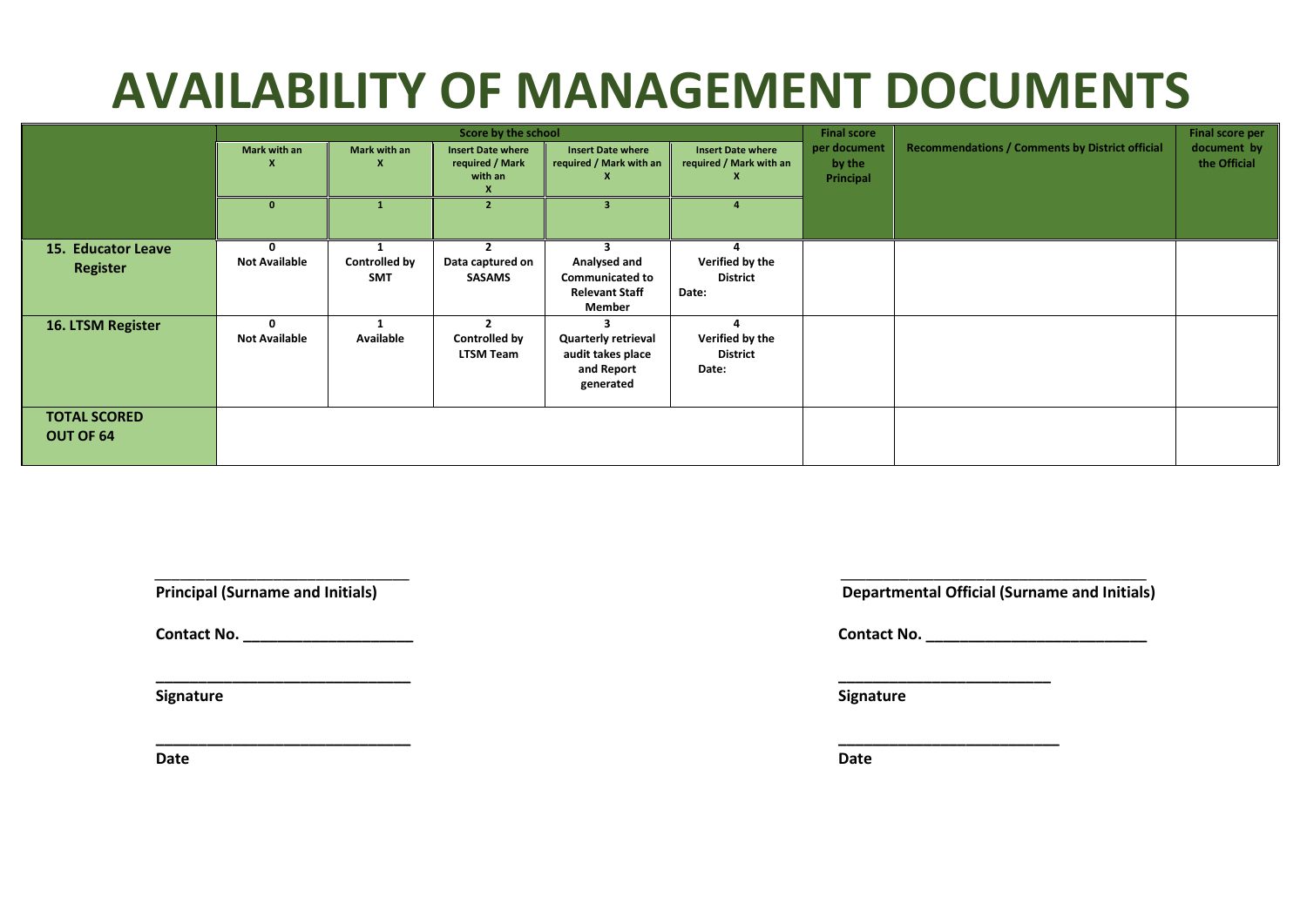**Section 2 TOTAL SCORE (64): \_\_\_\_\_\_\_\_\_\_/64 X 100 = \_\_\_ % (add the total scores in the columns above)**

| <b>Name of the School:</b> |                                                                                                                        | Rating by the<br><b>Principal</b> | <b>Rating by the</b><br><b>Departmental Official</b> |
|----------------------------|------------------------------------------------------------------------------------------------------------------------|-----------------------------------|------------------------------------------------------|
|                            |                                                                                                                        | <b>Indicate Percentage</b>        | <b>Indicate Percentage</b>                           |
| $5 - 51 - 64$ +80%         | School has produced the minimum set of management documents<br>at a required standard School is Exceedingly Functional |                                   |                                                      |
| 4 - 38-5080%               | School has produced the minimum set of management documents<br>at a required standard and is Functional                |                                   |                                                      |
| 3 - 25-3760%               | School is Manageable                                                                                                   |                                   |                                                      |
| $2 - 13 - 24$ 40%          | <b>Needs Moderate Intervention</b>                                                                                     |                                   |                                                      |
| $1 - 0.12$ 20%             | Needs Urgent Intervention                                                                                              |                                   |                                                      |